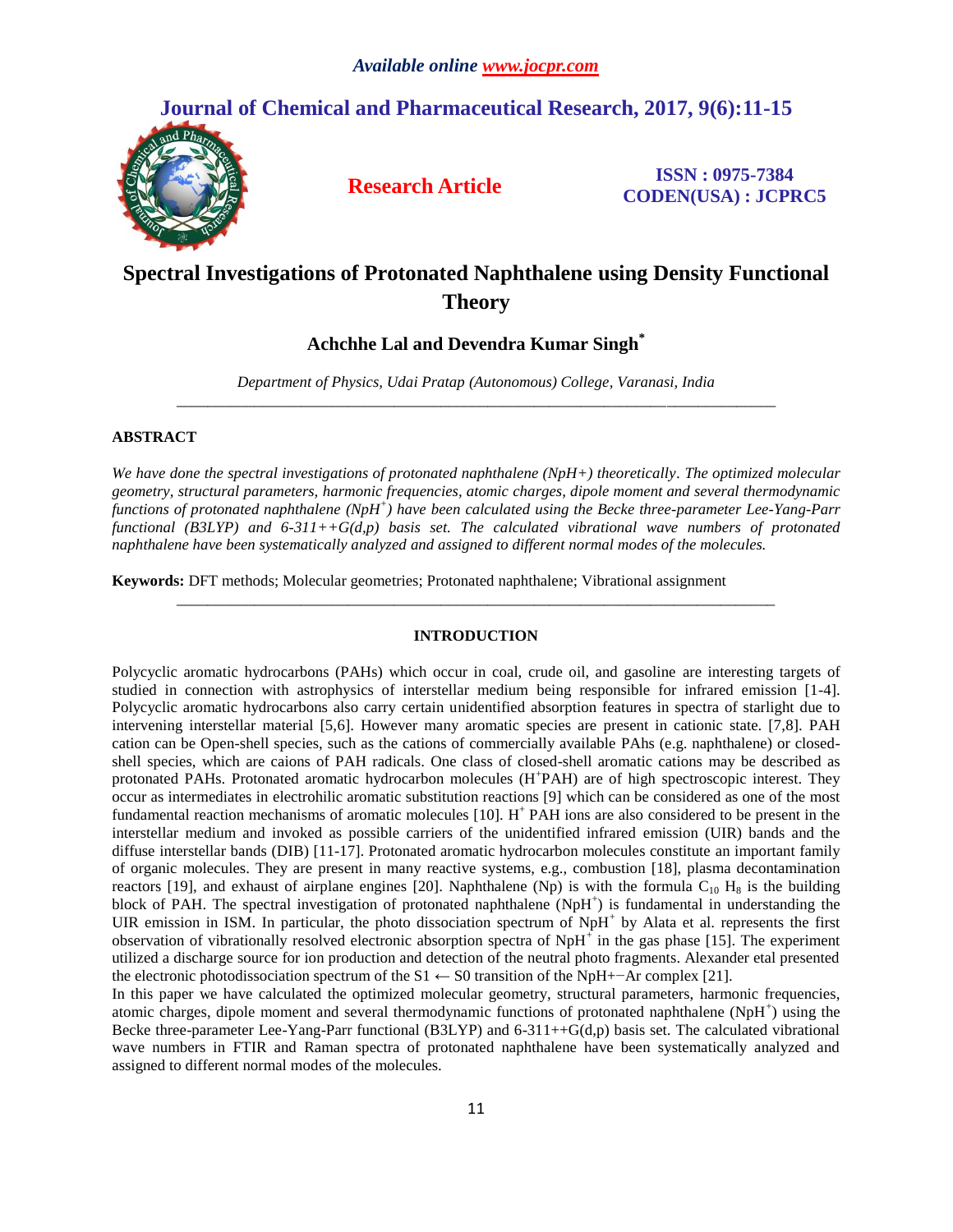#### **COMPUTATIONAL METHOD**

\_\_\_\_\_\_\_\_\_\_\_\_\_\_\_\_\_\_\_\_\_\_\_\_\_\_\_\_\_\_\_\_\_\_\_\_\_\_\_\_\_\_\_\_\_\_\_\_\_\_\_\_\_\_\_\_\_\_\_\_\_\_\_\_\_\_\_\_\_\_\_\_\_\_\_\_\_\_\_\_\_\_\_\_\_\_\_\_\_\_\_\_\_

Three distinct protonation sites on naphthalene are possible, as shown in Figure 1. Density functional theory (DFT) calculations were performed for all the three isomers of Protonated Naphthalene  $\alpha$ - NpH<sup>+</sup>, β- NpH<sup>+</sup> and γ- NpH<sup>+</sup> to calculate the optimized molecular energies, zero point vibrational energies, dipole moments and thermodynamic functions using the Gaussian 03 software package [22] and Gaussian type basis functions. The geometries of NpH<sup>+</sup> conformers were optimized by minimizing the energies with respect to all geometrical parameters without imposing any constraint. Molecular structure optimization of the  $\alpha$ - NpH<sup>+</sup>,  $\beta$ - NpH<sup>+</sup> and  $\gamma$ - NpH<sup>+</sup> have been done using B3LYP methods with  $6-311++G(d,p)$  basis sets. The stability of the optimized geometries was confirmed by wave number calculations, because values of all the wave numbers are positive. Assignments of the normal mode of vibrational frequencies were made by visual inspection of individual mode using Gaussian view software.



**Figure 1: Optimized structures of the three stable isomers α- NpH<sup>+</sup> , β- NpH<sup>+</sup> and γ- NpH<sup>+</sup> with employed atom numbering at B3LYP/6- 311++G(d,p)**

#### **RESULTS AND DISCUSSION**

#### **Molecular geometry**

The calculated optimized molecular energies, zero point vibrational energies, dipole moments and thermodynamic functions using B3LYP method with  $6-311++G(d,p)$  basis sets for all the three isomers of Protonated Naphthalene α- NpH<sup>+</sup>, β- NpH<sup>+</sup> and γ- NpH<sup>+</sup> are shown in Table 1. As the total optimized energy is lowest for α- NpH<sup>+</sup>, it will be the most stable isomer. The dipole moment of  $\gamma$  - NpH<sup>+</sup> is least and that of  $\beta$  - NpH<sup>+</sup> is largest, therefore  $\beta$  -NpH<sup>+</sup> is more polar than any other conformer.

To calculate structural parameters, APT charges at various atomic sites, fundamental vibrational wave numbers along with their corresponding intensities in IR spectrum, Raman activities and assignments of the normal mode of vibrational frequencies we have used the α- NpH<sup>+</sup> conformer using B3LYP method and 6-311++G(d,p) basis sets.

The calculated bond lengths and bond angles for  $\alpha$ - NpH<sup>+</sup> using B3LYP method and 6-311++G(d,p) basis set are reported along with the corresponding experimental values [21] in Table 2. We see that the experimental values of bond lengths and bond angles for  $\alpha$ - NpH<sup>+</sup> are very close to calculated bond lengths and bond angles using B3LYP method and  $6-311++G(d,p)$  basis set.

The APT (atomic polarizability tensor) charges at various atomic sites of protonated naphthalene  $\alpha$ - NpH<sup>+</sup> and naphthalene Np molecules calculated using B3LYP method and 6-311++G(d,p) basis set are shown in Table 3.We see the magnitudes of charges decrease at the C1, C6-C8 sites increase in going from the naphthalene to protonated naphthalene molecules. The ATP charges of C2-C5 change its sign in going from the naphthalene to protonated naphthalene molecules.

**Table 1: Calculated energies, dipole moment, zero-point Vibrational energies and thermodynamic functions of the three stable NpH <sup>+</sup> isomers at B3LYP/6-311++G (d,p)**

| S.No. | <b>Species</b> | <b>Total energies</b><br>E(hartree) | <b>Zero-point Vibrational</b><br>energy(J/mol) | Dipole moment<br>(Debye) | <b>Constant volume molar heat</b><br>capacity( $C_v$ ) (cal/mol K) | Entropy<br>$S$ (cal/mol K) |
|-------|----------------|-------------------------------------|------------------------------------------------|--------------------------|--------------------------------------------------------------------|----------------------------|
|       |                | $-386.54779$                        | 408429.5                                       | 0.5448                   | 31.144                                                             | 86.98                      |
| ∼     |                | -386.53992                          | 407810.8                                       | 0.7895                   | 31.234                                                             | 86.298                     |
|       |                | $-386.50814$                        | 405430.1                                       | 0.2209                   | 31.339                                                             | 86.165                     |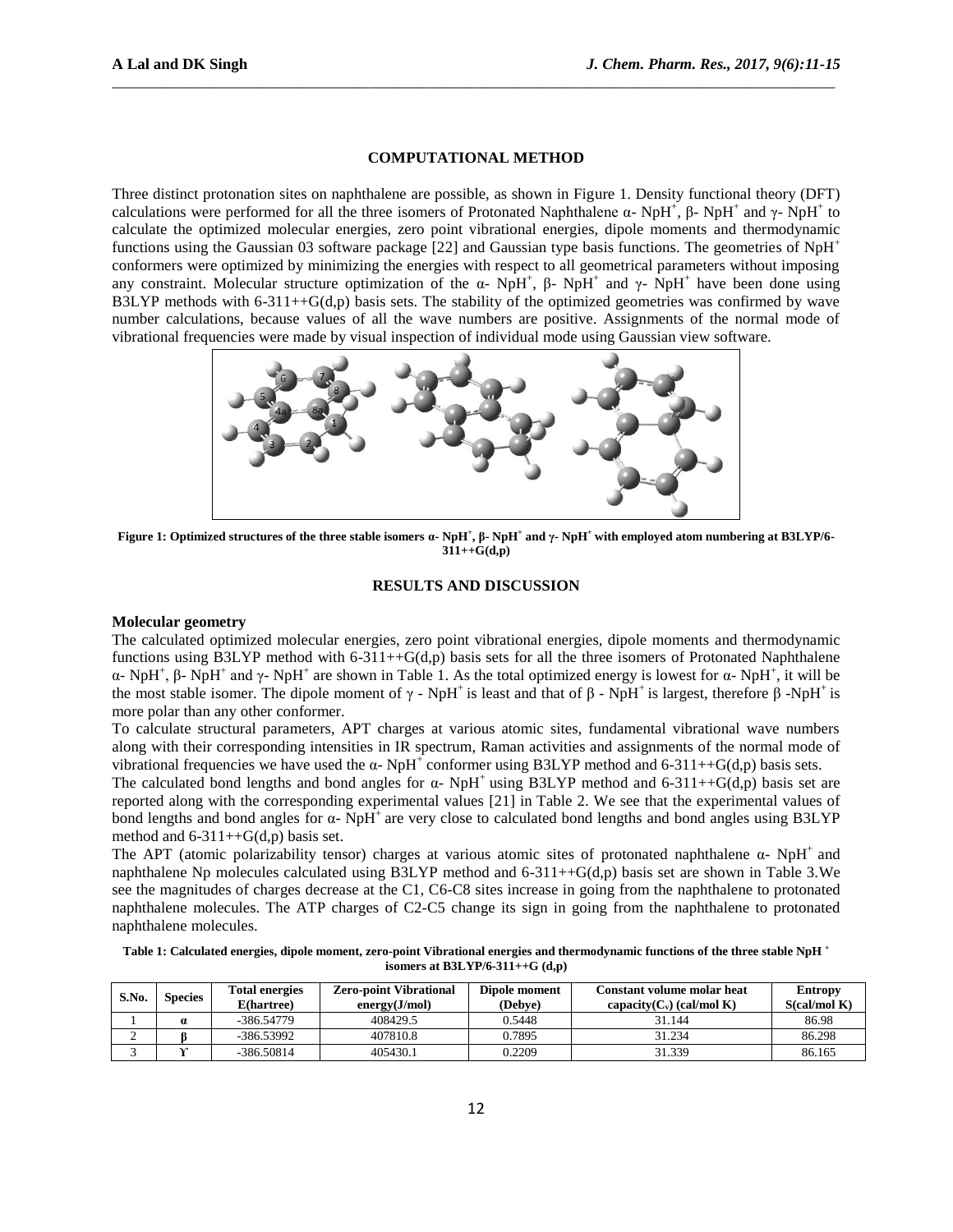| <b>Parameters</b>                 | <b>Experimental</b> | Calculated B3LYP/6-311++ $G(d,p)$ |  |  |  |  |
|-----------------------------------|---------------------|-----------------------------------|--|--|--|--|
| <b>Bond Length</b>                |                     |                                   |  |  |  |  |
| $C1-C2$                           | 1.469               | 1.497                             |  |  |  |  |
| $C2-C3$                           | 1.371               | 1.37                              |  |  |  |  |
| $C3-C4$                           | 1.409               | 1.405                             |  |  |  |  |
| $C4-C4a$                          | 1.405               | 1.435                             |  |  |  |  |
| $C4a-C5$                          | 1.419               | 1.413                             |  |  |  |  |
| $C5-C6$                           | 1.379               | 1.358                             |  |  |  |  |
| $C6-C7$                           | 1.409               | 1.398                             |  |  |  |  |
| $C7-C8$                           | 1.394               | 1.394                             |  |  |  |  |
| $C8-C8a$                          | 1.393               | 1.394                             |  |  |  |  |
| C <sub>4</sub> a-C <sub>8</sub> a | 1.428               | 1.419                             |  |  |  |  |
| $C8a-C1$                          | 1.486               | 1.515                             |  |  |  |  |
| <b>Bond Angles</b>                |                     |                                   |  |  |  |  |
| <b>C8a-C1-C2</b>                  | 117                 | 114.6                             |  |  |  |  |
| $C1-C2-C3$                        | 121.9               | 122                               |  |  |  |  |
| $C2-C3-C4$                        | 119.3               | 121.7                             |  |  |  |  |
| <b>C3-C4-C4a</b>                  | 123.4               | 121                               |  |  |  |  |
| C4-C4a-C8a                        | 119                 | 119.9                             |  |  |  |  |
| <b>C4a-C8a-C1</b>                 | 119.3               | 120.5                             |  |  |  |  |
| $C8a-C4a-C5$                      | 120.6               | 118.7                             |  |  |  |  |
| <b>C4a-C5-C6</b>                  | 119.5               | 121.2                             |  |  |  |  |
| <b>C5-C6-C7</b>                   | 119.7               | 119.8                             |  |  |  |  |
| C6-C7-C8                          | 121.5               | 119.7                             |  |  |  |  |
| <b>C7-C8-C8a</b>                  | 119.9               | 121.4                             |  |  |  |  |
| C8-C8a-C4a                        | 118.8               | 119.3                             |  |  |  |  |

**Table 2: Bond lengths (angstroms) and bond angles (degrees) of nicotinic acid and 6-fluoronicotinic acid compared with experimental data [Ref. 21] of α- NpH<sup>+</sup>**

\_\_\_\_\_\_\_\_\_\_\_\_\_\_\_\_\_\_\_\_\_\_\_\_\_\_\_\_\_\_\_\_\_\_\_\_\_\_\_\_\_\_\_\_\_\_\_\_\_\_\_\_\_\_\_\_\_\_\_\_\_\_\_\_\_\_\_\_\_\_\_\_\_\_\_\_\_\_\_\_\_\_\_\_\_\_\_\_\_\_\_\_\_

**Table 3: APT Charges at various atomic sites for protonated naphthalene molecules (α-NpH<sup>+</sup> ) and Naphthalene Molecule using B3LYP/ 6-311++G(d,p)**

| <b>Atoms</b>     | <b>Protonated Naphthalene(NpH<sup>+</sup>)</b> | Naphthalene (Np) |
|------------------|------------------------------------------------|------------------|
| C <sub>1</sub>   | $-0.895$                                       | $-0.238$         |
| C <sub>2</sub>   | 0.08                                           | $-0.124$         |
| C <sub>3</sub>   | $-0.364$                                       | 0.143            |
| C <sub>4</sub>   | $-0.17$                                        | 0.143            |
| C <sub>5</sub>   | 0.079                                          | $-0.124$         |
| C <sub>6</sub>   | $-0.322$                                       | $-0.238$         |
| C7               | $-0.215$                                       | $-0.124$         |
| C8               | $-0.127$                                       | $-0.124$         |
| C <sub>4</sub> a | 0.416                                          |                  |
| C8a              | 0.113                                          |                  |

#### **Vibrational assignments**

The maximum number of potentially active vibrational modes of a nonlinear molecule which contain N atom is equal to (3N-6). Apart from these there will be three translational and three roltational degrees of freedom [23]. Hence  $\alpha$ - NpH<sup>+</sup> molecule which has 19 atoms will have 51 normal modes of vibration, considered under Cs point group symmetry. For N-atomic molecules. 2N-3 of its vibrations will be planer and N-3 will be non-planer [24]. Thus, with respect to the reflection on the symmetry plane, 35 of these modes will be planar (A') and 16 will be non planar (A"). The 51 normal modes of vibrations are distributed amongst the symmetry species as Γvib=36A'+16A". The detailed analysis of fundamental modes of vibrations frequencies, Raman intensity, Raman activity and vibrational assignments of  $\alpha$ - NpH<sup>+</sup> using B3LYP method with 6-311++G(d,p) basis set are listed in Table 4. When the vibrational assignments of  $\alpha$ - NpH<sup>+</sup> are compared with the assignments of the naphthalene [25], we see that three additional mode appears at 2954 cm<sup>-1</sup>, 2953 cm<sup>-1</sup> and 82 cm<sup>-1</sup> due to addition of H atom. Almost all other assignments are same as reported earlier [25].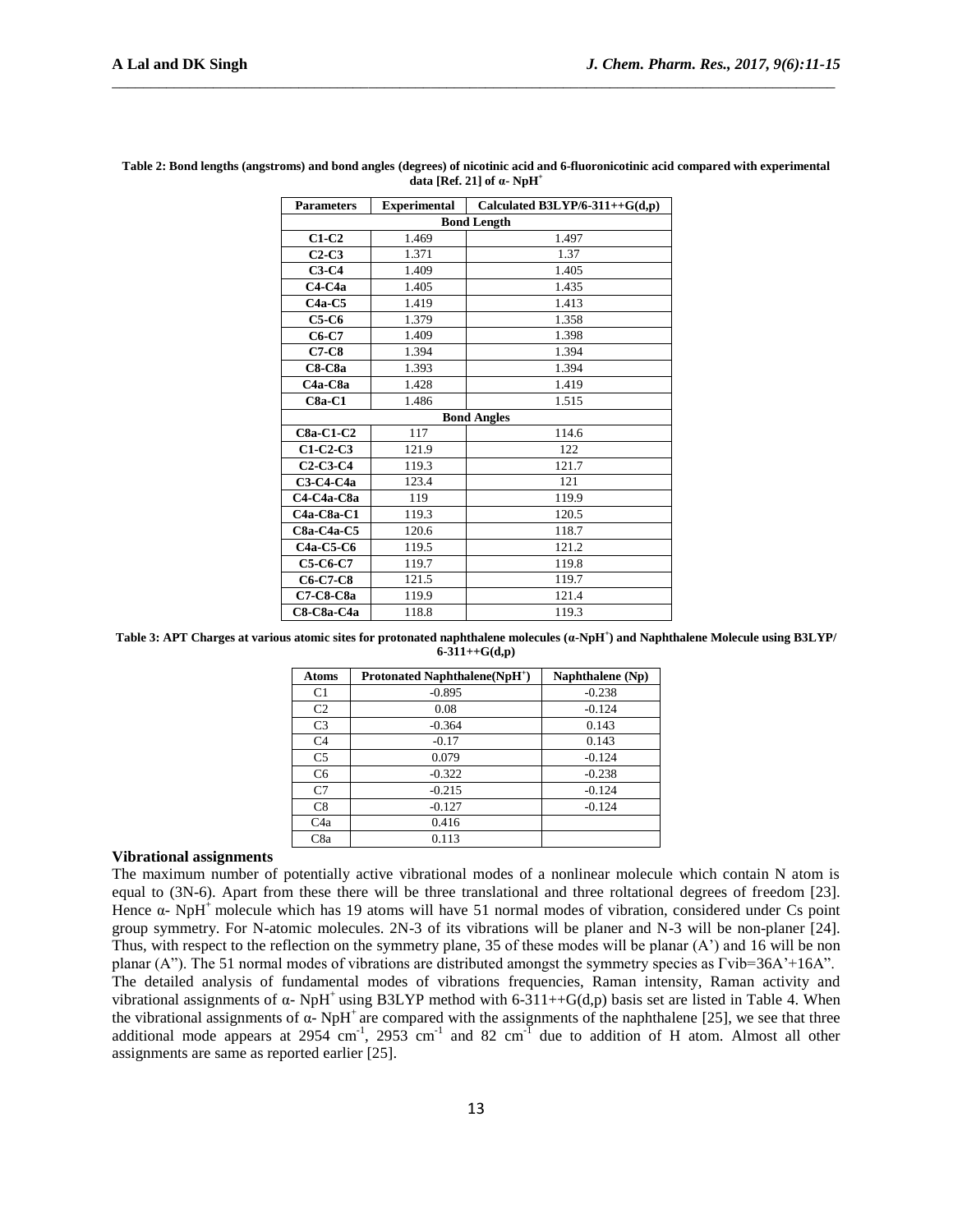| Protonated naphthalene at $B3LYP/6-311++G(d,p)$ |                     |                       |                                                   |
|-------------------------------------------------|---------------------|-----------------------|---------------------------------------------------|
| <b>Wave Numbers</b>                             | <b>IR Intensity</b> | <b>Raman Activity</b> | Approximate description of vibration <sup>a</sup> |
| 3187                                            | 16                  | 355                   | $CH-str. (+)$                                     |
| 3183                                            | 28                  | 179                   | $CH-str. (-)$                                     |
| 3173                                            | 29                  | 76                    | $CH-str. (-)$                                     |
| 3171                                            | 10                  | 130                   | CH-str.                                           |
| 3159                                            | $\mathbf{1}$        | 84                    | CH-str.                                           |
| 3153                                            | $\overline{4}$      | 79                    | CH-str.                                           |
| 3149                                            | 10                  | 51                    | CH-str.                                           |
| 2954                                            | 31                  | 235                   | CH <sub>2</sub> sym.str.                          |
| 2953                                            | 13                  | 128                   | CH <sub>2</sub> asym.str.                         |
| 1626                                            | $\mathbf{0}$        | 165                   | $C=C$ str.                                        |
| 1597                                            | $\boldsymbol{0}$    | 62                    | $C=C$ str.                                        |
| 1556                                            | $\mathbf{1}$        | 84                    | $C=C str. (+)$                                    |
| 1514                                            | 7                   | $\mathfrak{Z}$        | $C = C$ str.                                      |
| 1471                                            | 6                   | $\overline{4}$        | CC str.; CH bend                                  |
| 1445                                            | 7                   | 27                    | $CH2$ -bend                                       |
| 1438                                            | 1                   | 27                    | CC str.; CH bend                                  |
| 1393                                            | $\boldsymbol{0}$    | 19                    | CC str.; CH bend                                  |
| 1356                                            | $\overline{0}$      | 13                    | CH-bend.; CC str                                  |
| 1310                                            | $\overline{4}$      | 66                    | CC str.; ring def.                                |
| 1277                                            | 3                   | 17                    | CC str.; CH bend                                  |
| 1233                                            | $\mathbf{0}$        | 54                    | CH-bend (-); CC str.                              |
| 1202                                            | 1                   | 19                    | CC str.; CH bend                                  |
| 1202                                            | $\boldsymbol{0}$    | $\overline{4}$        | CH-bend (-); CC str.                              |
| 1179                                            | $\mathbf{0}$        | 8                     | CC str.; CH bend                                  |
| 1175                                            | $\overline{0}$      | 19                    | CH-bend                                           |
| 1139                                            | $\mathbf{1}$        | $\overline{4}$        | CH-bend.; CC str.                                 |
| 1092                                            | 2                   | 8                     | CH-bend                                           |
| 1055                                            | 3                   | 19                    | CC str.                                           |
| 984                                             | $\boldsymbol{0}$    | $\overline{4}$        | CC str.                                           |
| 964                                             | $\boldsymbol{0}$    | 10                    | CH-wagg. (-)                                      |
| 961                                             | 2                   | 44                    | CH-wagg. (-)                                      |
| 954                                             | 10                  | 0                     | $CH$ -wagg.                                       |
| 931                                             | $\mathfrak{2}$      | $\boldsymbol{0}$      | CH-wagg.                                          |
| 920                                             | $\boldsymbol{0}$    | $\boldsymbol{0}$      | CCC bend; ring def.                               |
| 870                                             | $\boldsymbol{0}$    | $\boldsymbol{0}$      | CH-wagg.                                          |
| 794                                             | 22                  | 1                     | CH-wagg.                                          |
| 794                                             | $\mathbf{0}$        | $\overline{4}$        | CCC bend; ring def.                               |
| 751                                             | 58                  | $\boldsymbol{0}$      | $CH$ -wagg $(+)$                                  |
| 747                                             | $\mathbf{0}$        | $\boldsymbol{0}$      | $CC-t$                                            |
| 713                                             | 9                   | $\overline{2}$        | <b>Breathing</b>                                  |
| 660                                             | 30                  | $\boldsymbol{0}$      | CH-wagg.                                          |
| 612                                             | 0                   | 31                    | CCC bend. in two rings (-)                        |
| 542                                             | $\mathbf{1}$        | $\boldsymbol{0}$      | $CC-t$                                            |
| 506                                             | $\boldsymbol{0}$    | $\boldsymbol{0}$      | CCC bend. in two rings $(+)$                      |
| 485                                             | $\boldsymbol{0}$    | $\overline{0}$        | CCC bend.                                         |
| 469                                             | $\overline{2}$      | $\boldsymbol{0}$      | CC-t; ring def.                                   |
| 429                                             | $\tau$              | 9                     | CC-t; ring def.                                   |
| 357                                             | $\boldsymbol{0}$    | 15                    | $CC-t$                                            |
| 247                                             | 6                   | $\overline{0}$        | Envelope flap                                     |
| 171                                             | $\boldsymbol{0}$    | $\boldsymbol{0}$      | <b>TTR</b>                                        |
| $\circ$                                         | $\Omega$            | $\Omega$              | $D$ uttorfly                                      |

#### **Table 4: Calculated vibrational frequencies (cm-1 ), IR Intensity (KM/Mole), Raman activity (A<sup>4</sup> amu-1 ) of α- NpH<sup>+</sup>and their Vibrational Assignments**

\_\_\_\_\_\_\_\_\_\_\_\_\_\_\_\_\_\_\_\_\_\_\_\_\_\_\_\_\_\_\_\_\_\_\_\_\_\_\_\_\_\_\_\_\_\_\_\_\_\_\_\_\_\_\_\_\_\_\_\_\_\_\_\_\_\_\_\_\_\_\_\_\_\_\_\_\_\_\_\_\_\_\_\_\_\_\_\_\_\_\_\_\_

<sup>a</sup>Symbols: TTR, Torsion of two rings against each other; Bend: Bending; def.: deformation; t:torsion; str.: stretching; wagg: Wagging; vib:vibration; (-):out-of-phase;(+): in phase, sym: symmetric, asym: antisymmetric.